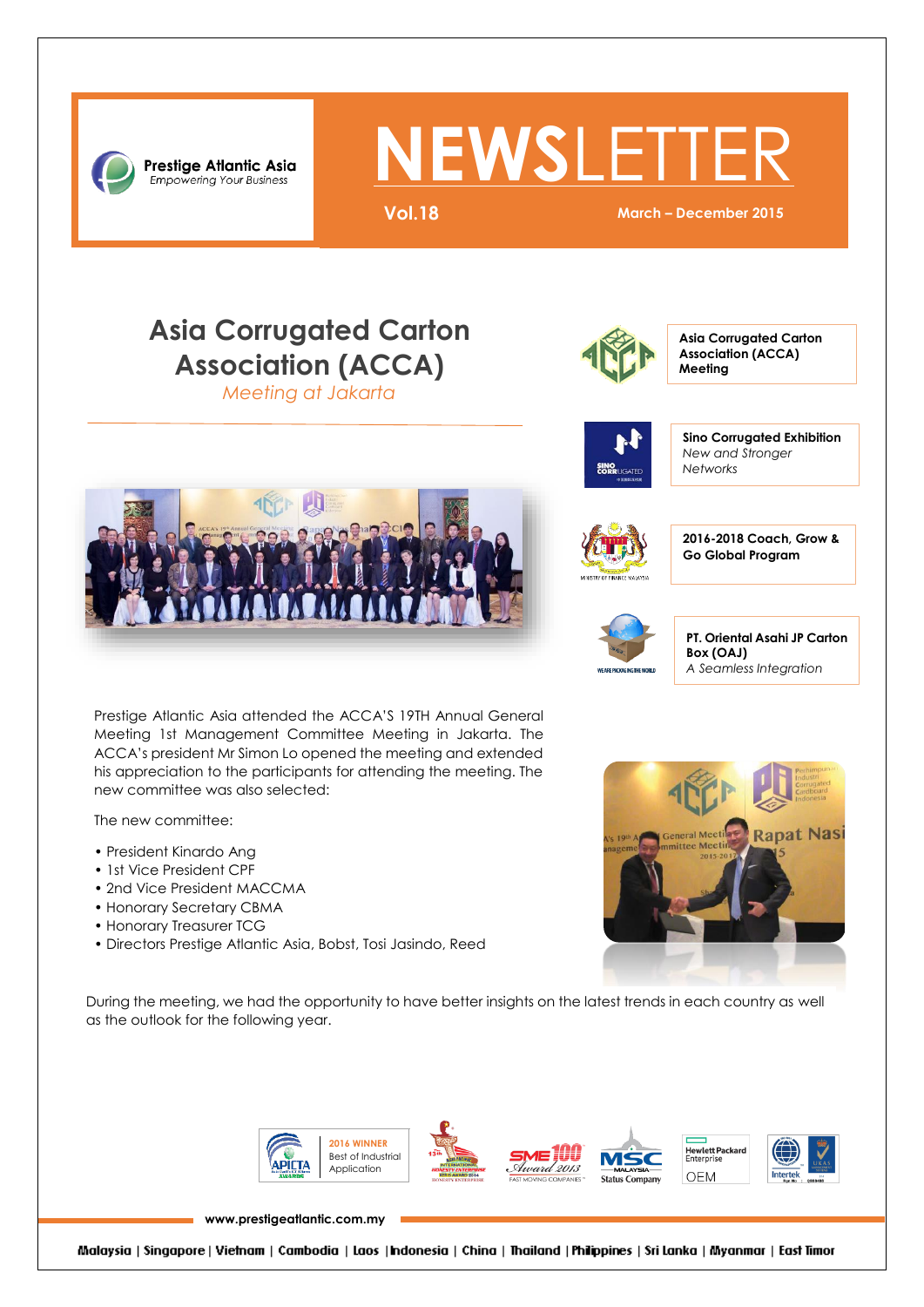

**Sino Corrugated Carton Exhibition**

*New and Stronger Networks*

Prestige Atlantic Asia attended the SinoCorrugated 2015 in Shanghai New International Expo Centre, China. SinoCorrugated is the world's leading industry exhibition for corrugated equipment, supplies and technologies. Bringing together 45,000 local and international trade buyers who have high purchasing power from more than 100 countries and regions, it is the trusted barometer of the developmental status of the industry. There, we had the opportunity to meet potential customers, conduct business and technical exchange, explore cooperation opportunities, tap into emerging markets around the region. We are grateful for the opportunity to promote our brand and network with key business contacts from the paper and packaging industry.



#### **Key Facts & Figures**

- 110,000 sqm exhibition area
- More than 1,100 exhibitors
- 65,000 local and international visitors
- 1,800 pieces of corrugated manufacturing equipment
- Nearly 1,200 kinds of consumables
- More than 100 international and local association delegations

#### **Five Dedicated Zone**

- Digital Printing Packaging Testing Zone
- Bag Manufacturing Zone
- Paper Zone

Zone

- Printing Consumables Zone
- Flexo Labelling Processing and Manufacturing Solution



InterContinental Shanghai, Pudong Hotel, Shanghai, CHINA 17th April 2015

We also attended the ACCA's meeting where we were extended a warm welcome. Mr. Simon Lo (HKCPMA) as the Chairman wished us all an enjoyable stay.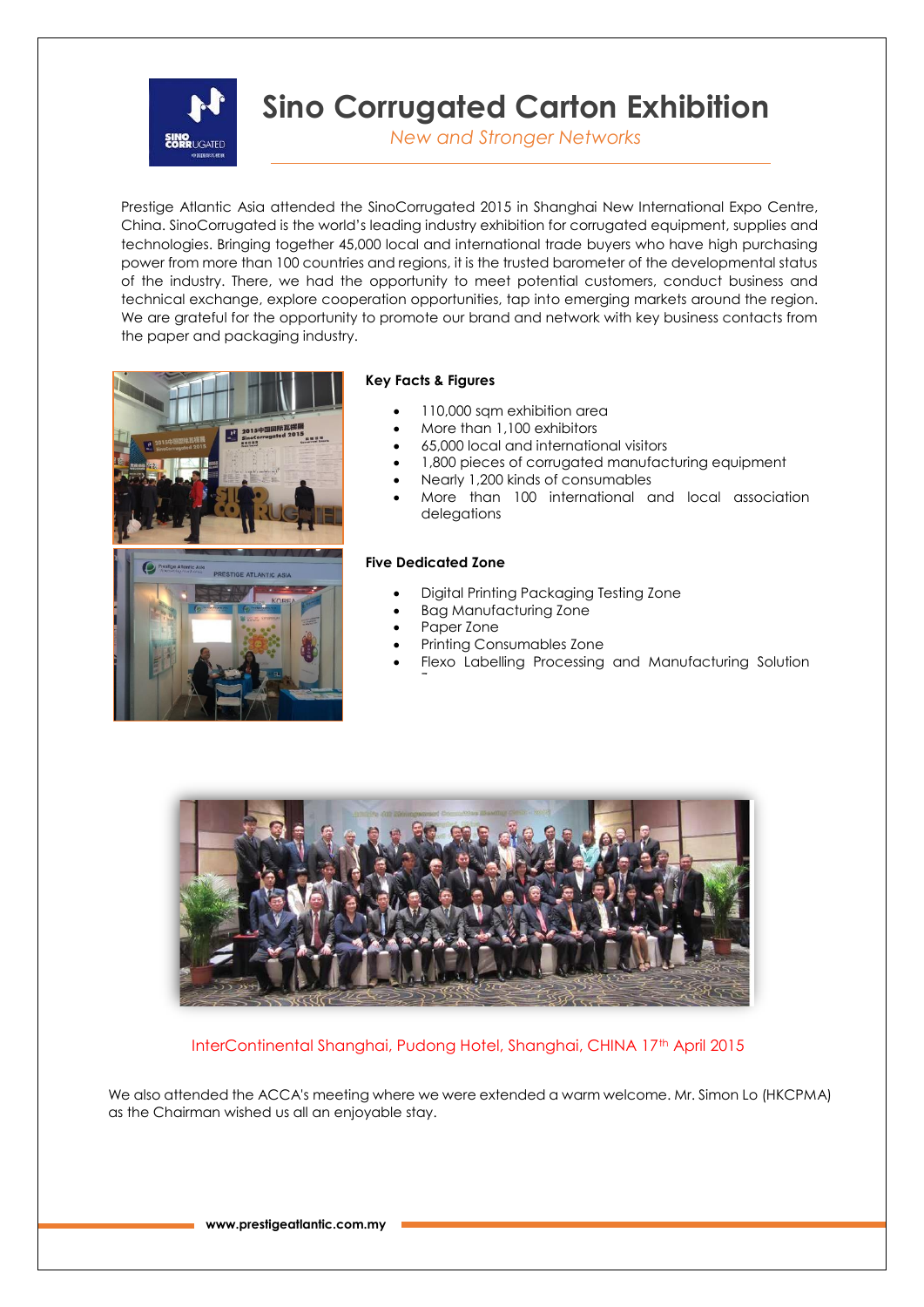

PT Oriental Asahi JP Carton Box rides on the strength between both parent companies - Japan Pulp (listed in the Tokyo Stock Exchange Main Board) and Paper with Asahi Shiko KK. The company deals with the import, export, sales and distribution of paper, paperboard, pulp, paper related products, plastic products and paper related machineries.

With its state-of-the-art Mitsubishi Evol 125 Flexo that costs upwards of USD 2.5 Million, PT Oriental Asahi JP Carton Box is capable to deliver high volume of small run orders on time and every time. With a very fast 3-5 minutes setup time, very fast 3-5 minutes change from one job to next job, tightly specific and accurate technical control parameters link from CPS Flexo Schedule, precision cutting and printing, fast speed, low cost per box, less waste and more. This best-in-class flexo machine added with CPS automation for producing boxes is posted to set the company far apart from its competitors.

Prestige Atlantic Asia's task of integrating the Mitsubishi EVOL 125 with the **CPS/Enterprise** allows the machine to work seamlessly with the company's operations. For instance, with a good linking, efficiency is increased, duplicate tasks are erased, errors are reduced, time is saved.

With CPS/Enterprise, it's all about having control.

With these gaps closed, PT Oriental Asahi JP Carton Box is able to have A-Z control over its operations as it continues to reach greater heights.